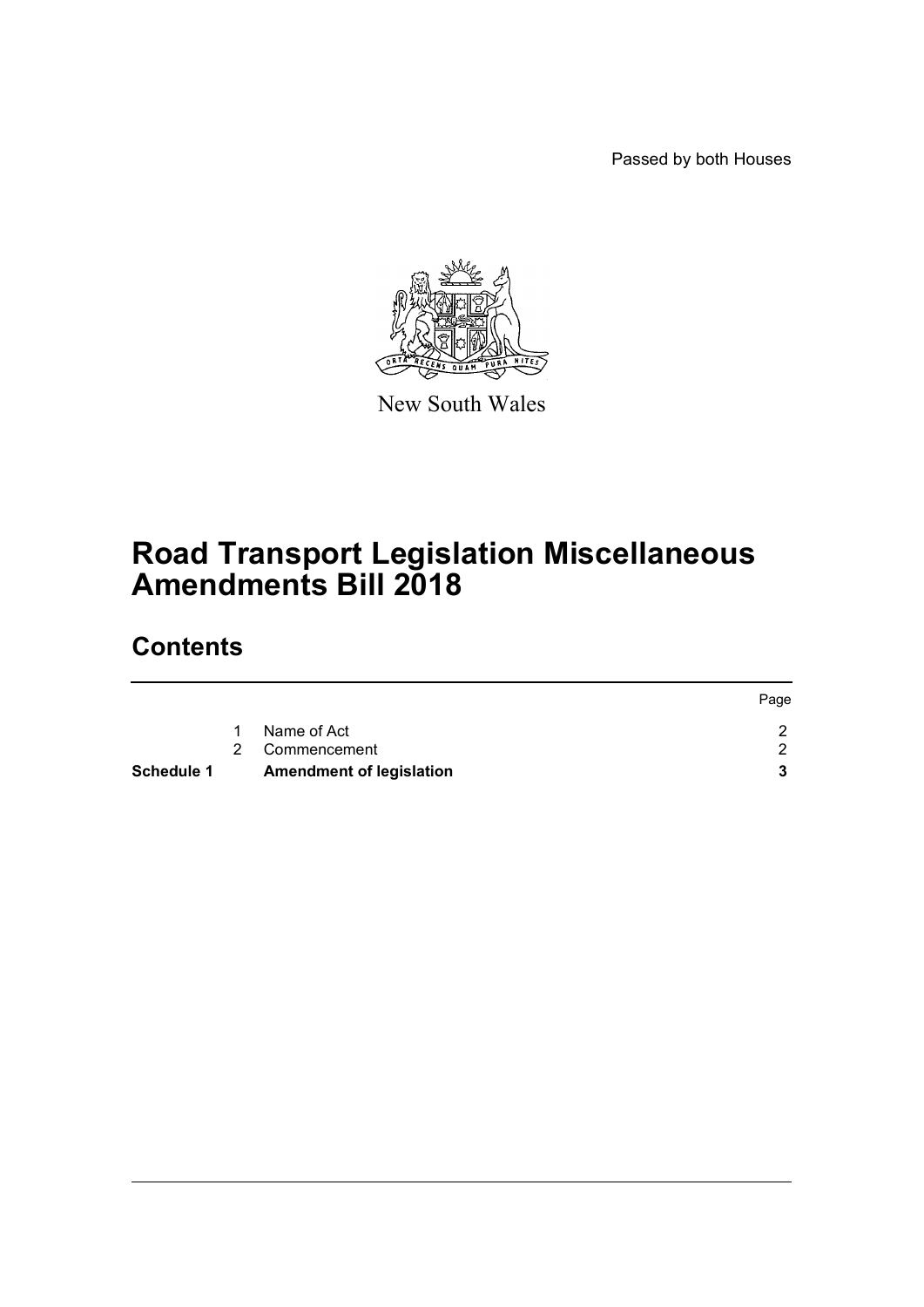*I certify that this PUBLIC BILL, which originated in the LEGISLATIVE COUNCIL, has finally passed the LEGISLATIVE COUNCIL and the LEGISLATIVE ASSEMBLY of NEW SOUTH WALES.*

*Legislative Council 2018* *Clerk of the Parliaments*

New South Wales

## **Road Transport Legislation Miscellaneous Amendments Bill 2018**

Act No , 2018

An Act to amend the *Heavy Vehicle (Adoption of National Law) Act 2013*, the *Road Transport Act 2013* and the *Road Transport (Vehicle Registration) Regulation 2017* in connection with heavy vehicles; to amend the *Local Government Act 1993* and the *Motor Vehicles Taxation Act 1988* to increase certain penalties; and for other purposes.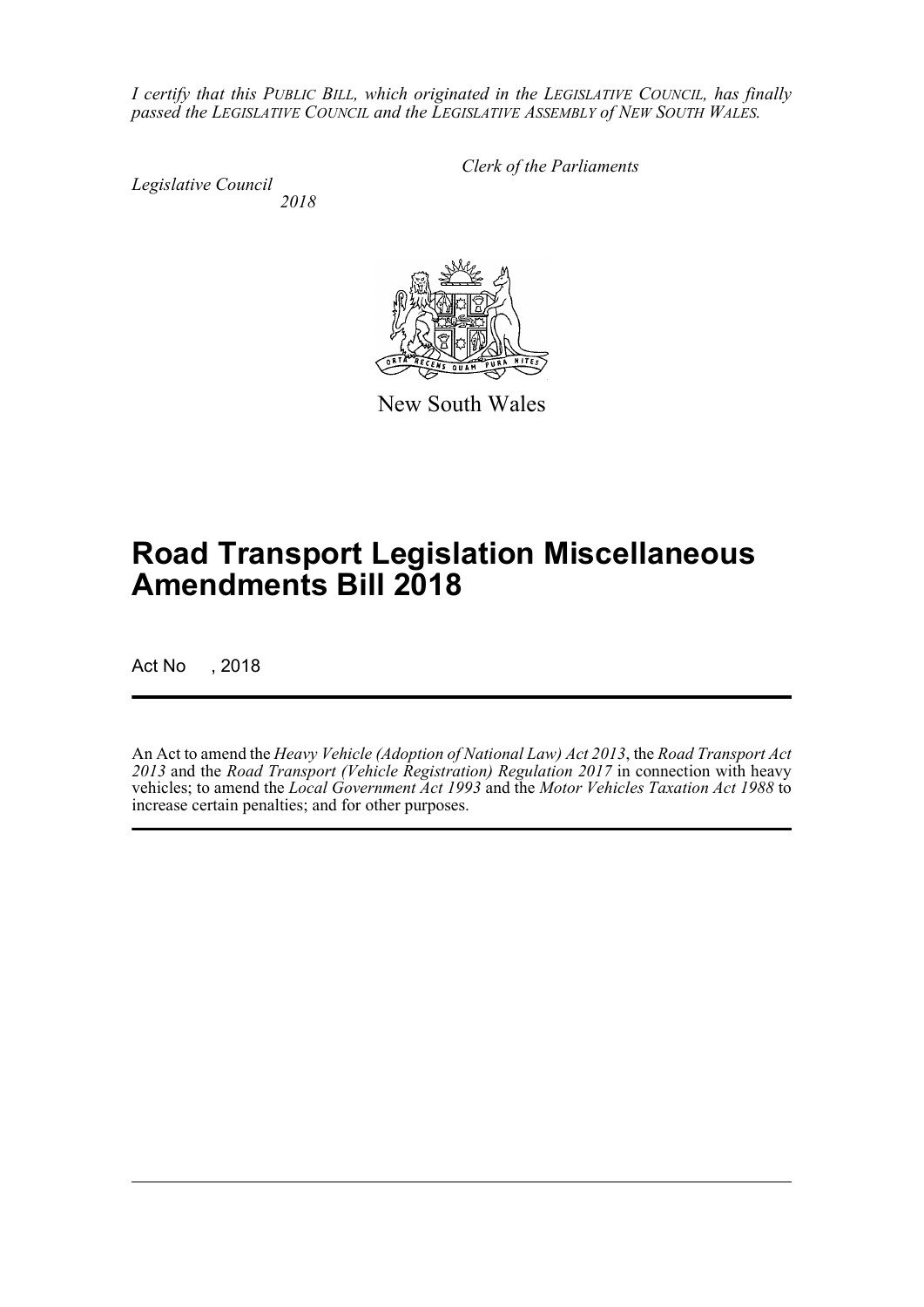## <span id="page-2-0"></span>**The Legislature of New South Wales enacts:**

### **1 Name of Act**

This Act is the *Road Transport Legislation Miscellaneous Amendments Act 2018*.

### <span id="page-2-1"></span>**2 Commencement**

- (1) This Act commences on 1 July 2018, except as provided by subsection (2).
- (2) Schedule 1.1 commences on a day or days to be appointed by proclamation.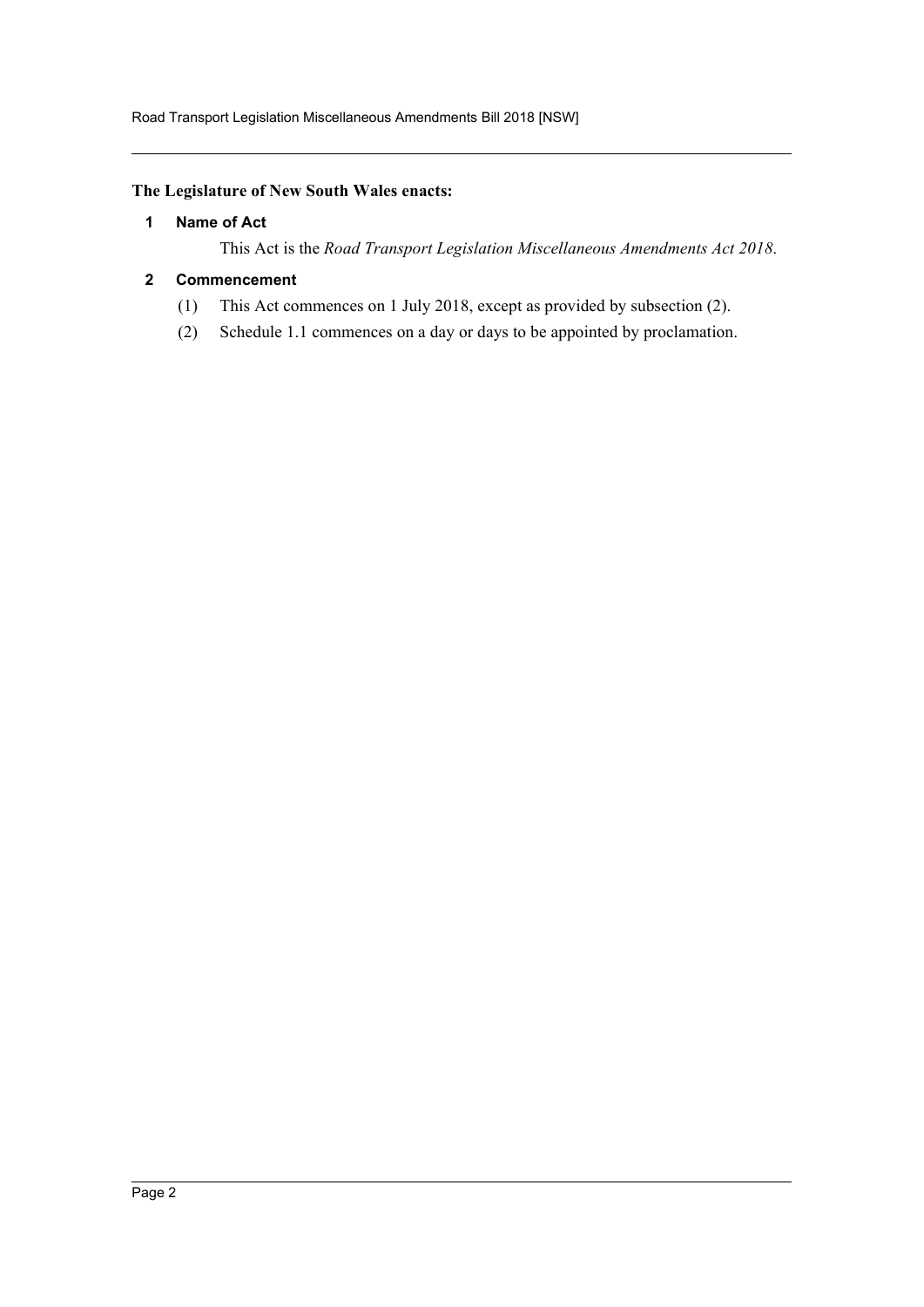## <span id="page-3-0"></span>**Schedule 1 Amendment of legislation**

## **1.1 Heavy Vehicle (Adoption of National Law) Act 2013 No 42**

#### **[1] Section 25A Authorisation for section 688 of Heavy Vehicle National Law (NSW) (Payments into Fund)**

Omit "any regulatory component that may be prescribed by the national regulations for the purposes of the definition of *road use component* in section 688 (3) of that Law".

Insert instead "the regulatory component of the charges payable for the registration of a heavy vehicle as prescribed by the national regulations".

#### **[2] Section 26 Requirement for driver of heavy motor vehicle to produce Australian driver licence**

Omit the section.

### **[3] Section 27D Offences for which mistake of fact defence unavailable**

Omit the section.

**[4] Section 27F Section 10 of Crimes (Sentencing Procedure) Act 1999 not applicable in certain circumstances**

Omit section 27F (2) (b).

**[5] Schedule 1 Modification of Heavy Vehicle National Law as applying in New South Wales**

Omit Schedule 1.2 [20].

## **1.2 Local Government Act 1993 No 30**

**[1] Section 650 Free parking areas**

Omit "5 penalty units" from section 650 (1). Insert instead "10 penalty units".

**[2] Section 650A Strata parking areas and community scheme parking areas**

Omit "5 penalty units" from section 650A (1). Insert instead "10 penalty units".

## **1.3 Motor Vehicles Taxation Act 1988 No 111**

**Section 9 Unregistered vehicles and vehicles upon which tax has not been paid**

Omit "6 penalty units" from section 9 (1). Insert instead "10 penalty units".

## **1.4 Road Transport Act 2013 No 18**

#### **[1] Section 4 Definitions**

Insert in alphabetical order in section 4 (1):

*heavy vehicle number-plate* means a number-plate issued by the Authority in connection with the registration of a heavy vehicle, but does not include a special number-plate or a number-plate, or class of number-plates, as may be determined by the Authority.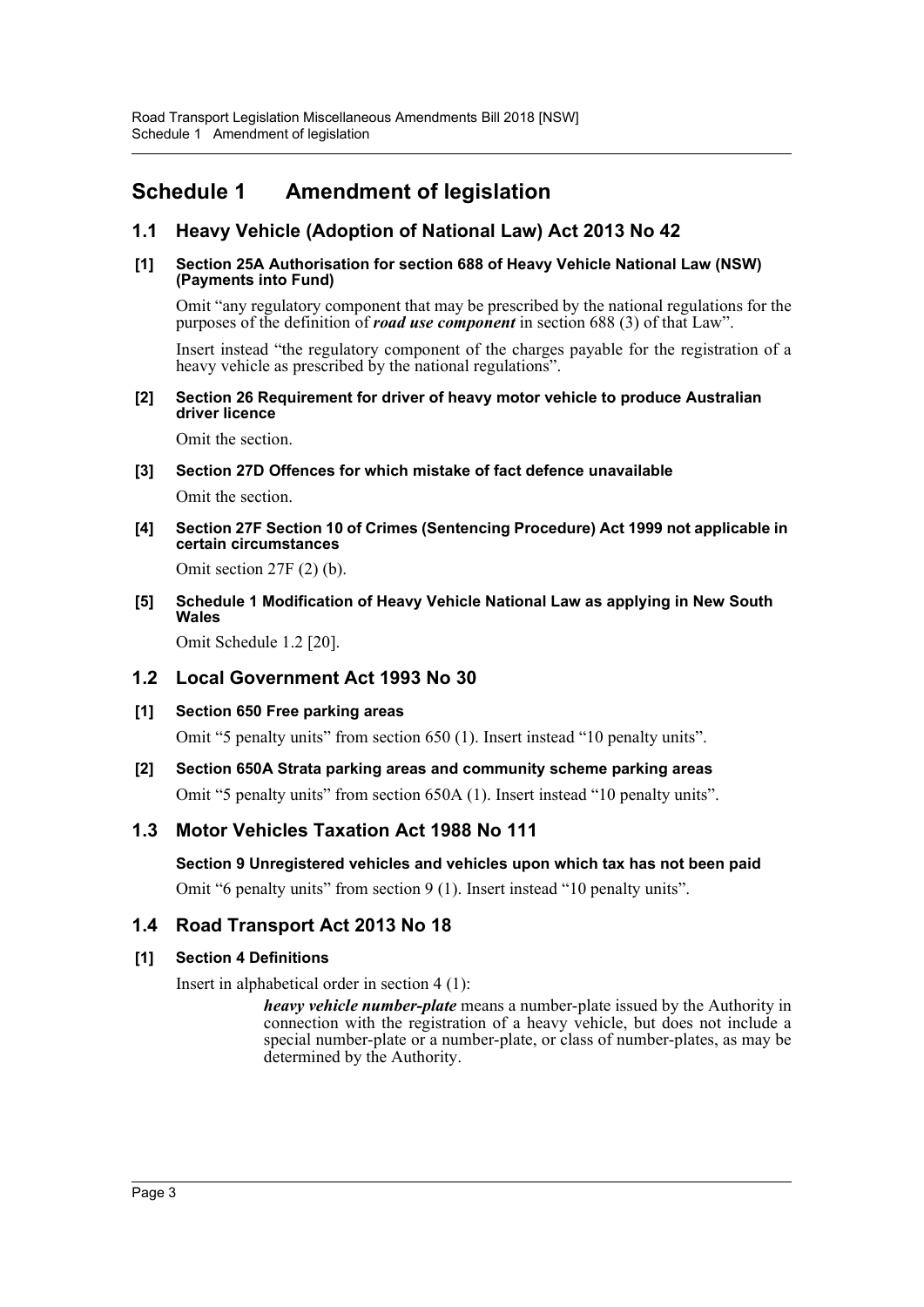## **[2] Section 67A**

Insert after section 67:

#### **67A Transfer of ownership of heavy vehicle number-plates to road authority of participating jurisdiction**

- (1) Despite section 67, a heavy vehicle number-plate issued by the Authority in connection with the registration of a heavy vehicle becomes, on the subsequent registration of that heavy vehicle by the road authority of a participating jurisdiction, the property of that road authority.
- (2) In this section, *participating jurisdiction* and *road authority* have the same meanings as in the *Heavy Vehicle National Law (NSW)*.

## **1.5 Road Transport (Vehicle Registration) Regulation 2017**

### **[1] Clause 18 Definitions**

Insert in alphabetical order:

*participating jurisdiction* and *road authority* have the same meanings as in the *Heavy Vehicle National Law (NSW)*.

### **[2] Clause 20 Number-plates generally**

Insert after clause 20 (3):

- (4) Despite subclauses (1) and (2), if the Authority registers a heavy vehicle that, immediately before that registration, was registered in a participating jurisdiction, the Authority may:
	- (a) use the existing registration number of that vehicle, and
	- (b) authorise the use of any number-plates already issued in respect of the heavy vehicle by the road authority of the participating jurisdiction.
- (5) If the Authority authorises the use of number-plates under subclause (4) (b), the number-plates are taken to have been issued under this Regulation.
- (6) Subclause (3) does not apply in respect of a heavy vehicle number-plate. However, a heavy vehicle number-plate must conform to any specifications that the Authority determines.

## **[3] Clause 22 Auxiliary number-plates**

Insert after clause 22 (3):

(3A) Subclause (3) does not apply in respect of an auxiliary number-plate that is issued in addition to a heavy vehicle number-plate. However, an auxiliary number-plate that is issued in addition to a heavy vehicle number-plate must conform to any specifications that the Authority determines.

## **[4] Clause 23 Authority may alter distinguishing number of registration**

Insert after clause 23 (5):

(6) This clause extends to a number-plate issued by a road authority of a participating jurisdiction in connection with the registration of a heavy vehicle if, at the time of the notice, the heavy vehicle is registered in this State.